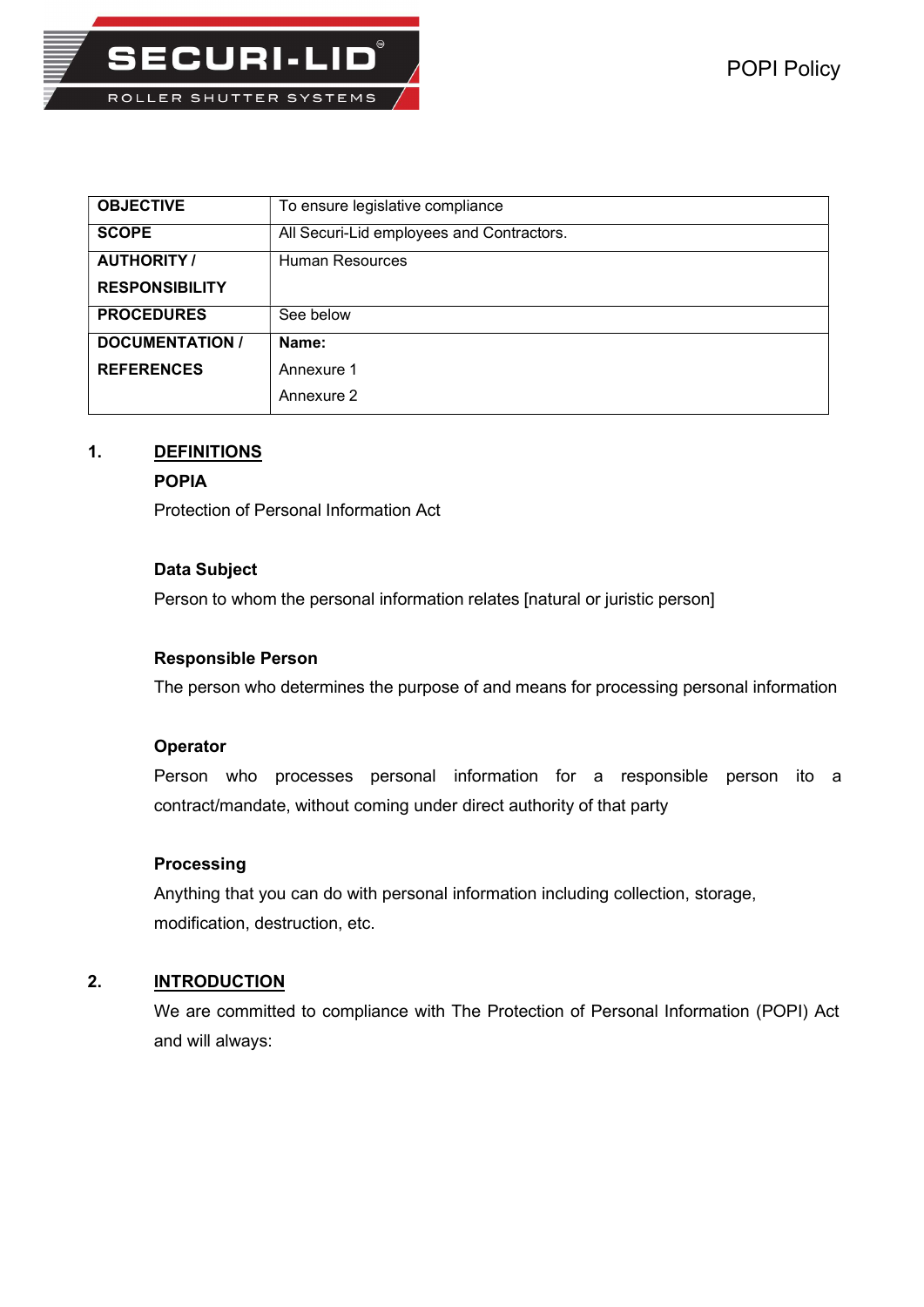- Sufficiently inform Data Subjects (customers/employees/contractors) of the specific purpose for which we will collect and process their personal information;
- Protect Personal Information from threats, whether internal or external, deliberate or accidental, to ensure business continuation, minimize business damage and maximize business opportunities.

This Policy establishes measures, processes, and standards for the protection and lawful processing of personal information.

The Information Officer, Nikki Hornigold, is responsible for:

The monitoring of this policy;

**SECURI-LID®** 

ROLLER SHUTTER SYSTEMS

- Ensuring that this policy is supported by appropriate documentation;
- Ensuring that this policy and subsequent updates are communicated to relevant managers, representatives, staff, and associates, where applicable.

All employees are responsible for adhering to this policy and for reporting any security breaches or incidents to the Information Officer.

Service Providers that provide IT and/or Off-site Data Storage services, to our organization must satisfy us that they provide adequate protection of data held by them on our behalf.

### 3. POLICY PRINCIPLES

### Accountability for Data to be collected

• We shall take reasonable steps to safeguard all Data and Personal Information collected from customers, employees and contractors for the purpose of recruitment, sales, outsourcing etc.

### Processing Limitation/Purpose for Data Collection

- We will collect personal information directly from customers, employees and contractors.
- Personal Information from Social Networks/Websites will be collected with the express consent of the Customer.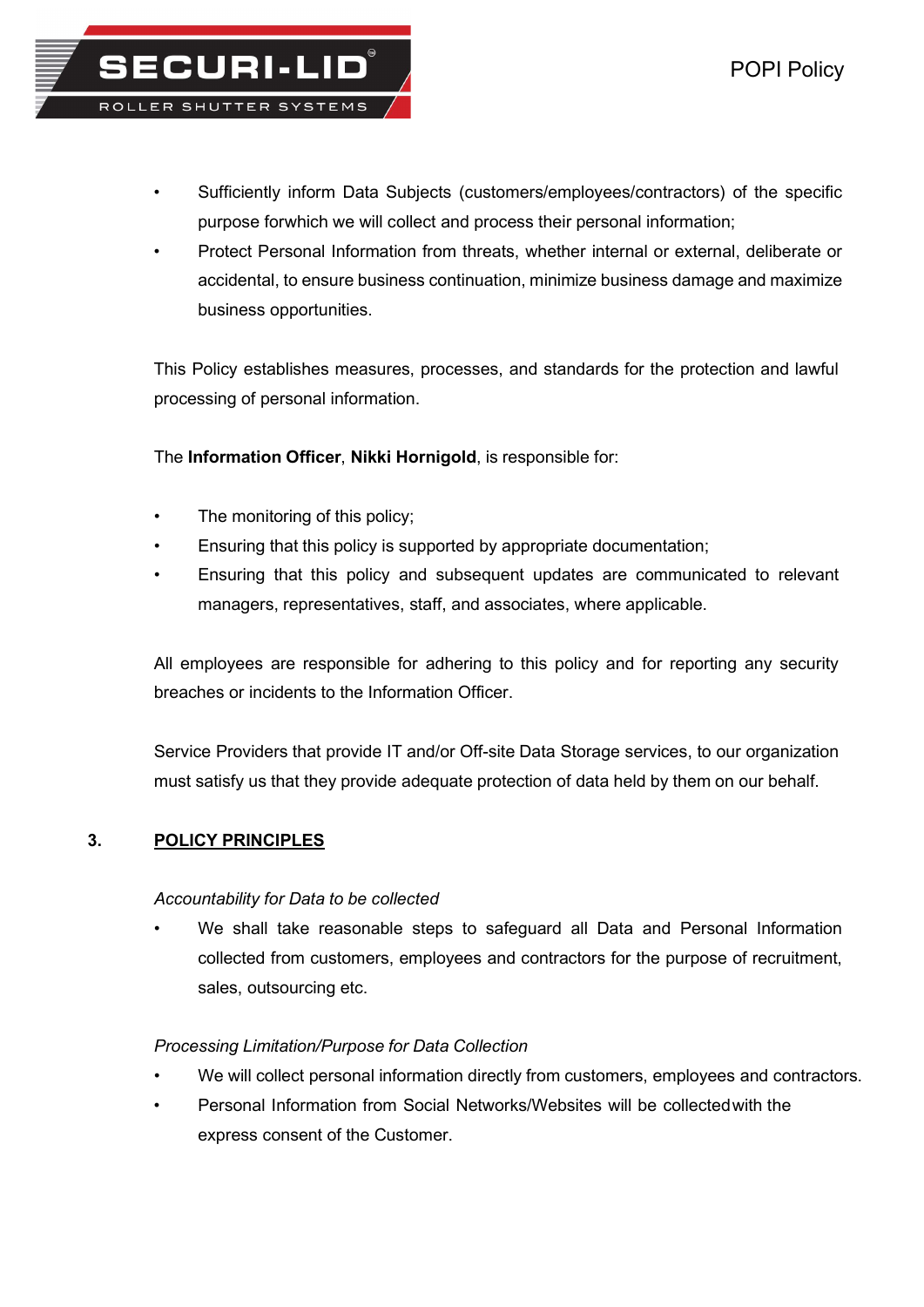## Specific Purpose

**SECURI-LID** 

ROLLER SHUTTER SYSTEMS

• Personal information collected from customers, employees and contractors will be used for billing and contact purposes, both for customers, employees and contractors.

# Limitation on Further Processing

Personal information may not be further processed in a way that is incompatible with the initial purpose for which it was collected and will only be done with the express consent of the customer, employee or contractor.

### Information Quality

• We shall ensure that all employee and customer information is complete, up to date, and accurate before we use it. We will request customers and employees, at least once annually, to update their information and confirm that we may continue to store/retain same.

### Transparency/Openness

Where personal information is collected from a source other than directly from a customer (E.g., Facebook, WhatsApp etc) we will make customers aware: (a) That their information is being collected and the specific reason; (b) Who is collecting their information by giving them our details.

### Data Security Safeguards

- We will implement sufficient measures to guard against the risk of unlawful access, loss, damage, or destruction of personal information that is held:
	- o physically
	- o in our electronic database;
	- o by a Data Storage Service Provider;
	- o in any electronic devices (that will be Password protected).
- Data encryption of storage devices will be installed.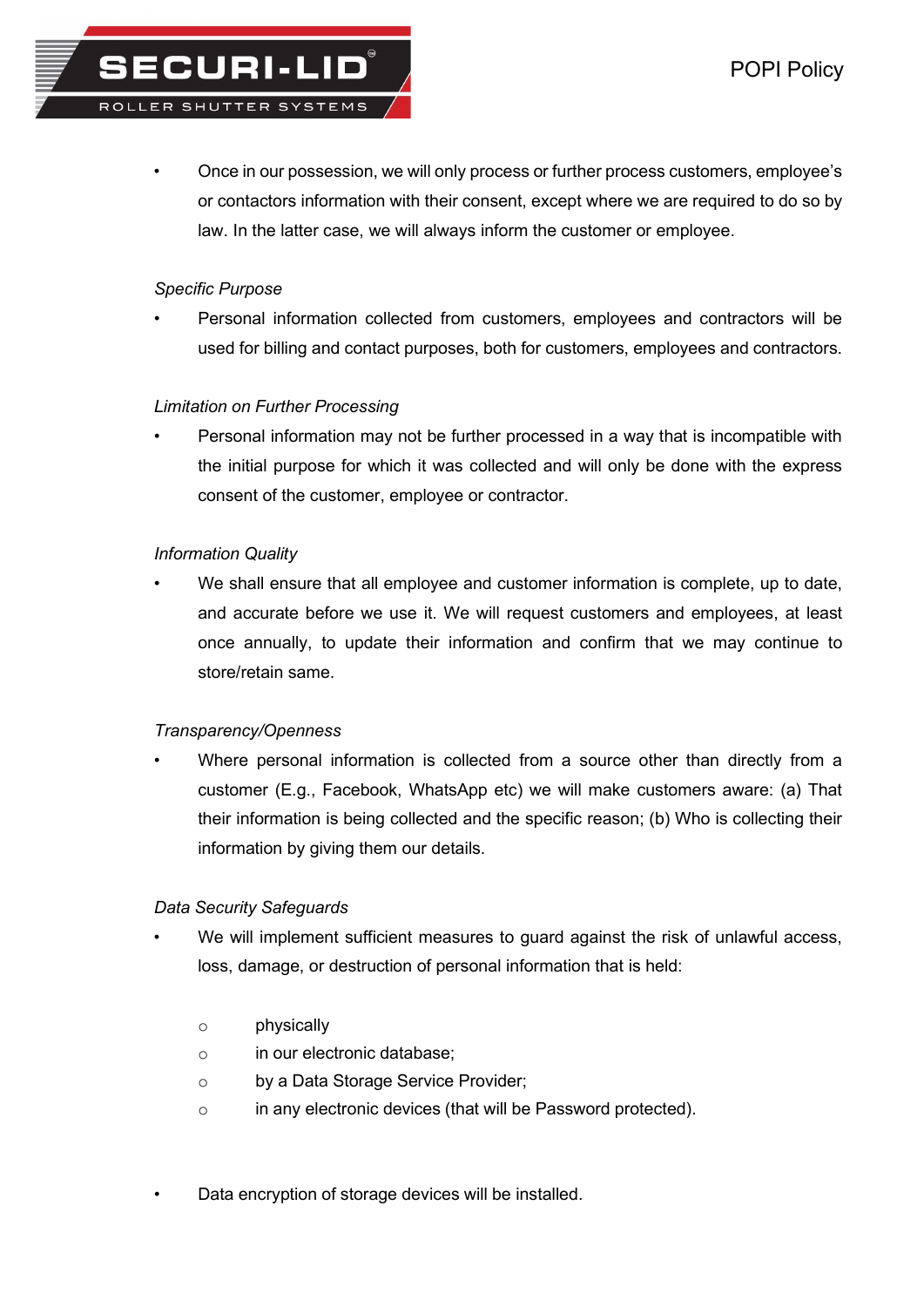We are committed to ensuring that information is only used for legitimate purposes with customer/employee/contractor consent.

# Participation of Individuals/Complaints

**SECURI-LID** 

ROLLER SHUTTER SYSTEMS

- Customer/Employee/Contractors are entitled to access and correct any information held by us.
- Complaints should be submitted in writing to the Information Officer for Resolution.
- Requests to Access, Correct or Delete information must be made on the attached Annexures 1 and 2 and submitted to the Information Officer.

# 4. OPERATIONAL CONSIDERATIONS

### **Monitoring**

- Management and the Information Officer are responsible for ensuring adherence to Standard Operating Procedures.
- All employees and individuals directly associated with business activities will be trained in the regulatory requirements governing the protection of Personal Information.
- We will conduct periodic reviews and audits, where appropriate, to ensure compliance with this policy and guidelines.

### Policy Compliance

Breach/es of this policy could result in disciplinary action and termination of employment.

# 5. ACCEPTABLE CHANNELS OF FORWARDING PERSONAL INFORMATION

Personal information can be dispatched either:

 Physically – In which case it is to be hand-delivered in a sealed envelope and will require the signature of the relevant recipient.

Or

 Emailed via our secured IT Platforms utilising MS Outlook and not through any 3rd party emailing software.

### 6. EXAMPLES OF DATA SUBJECTS

**Customers**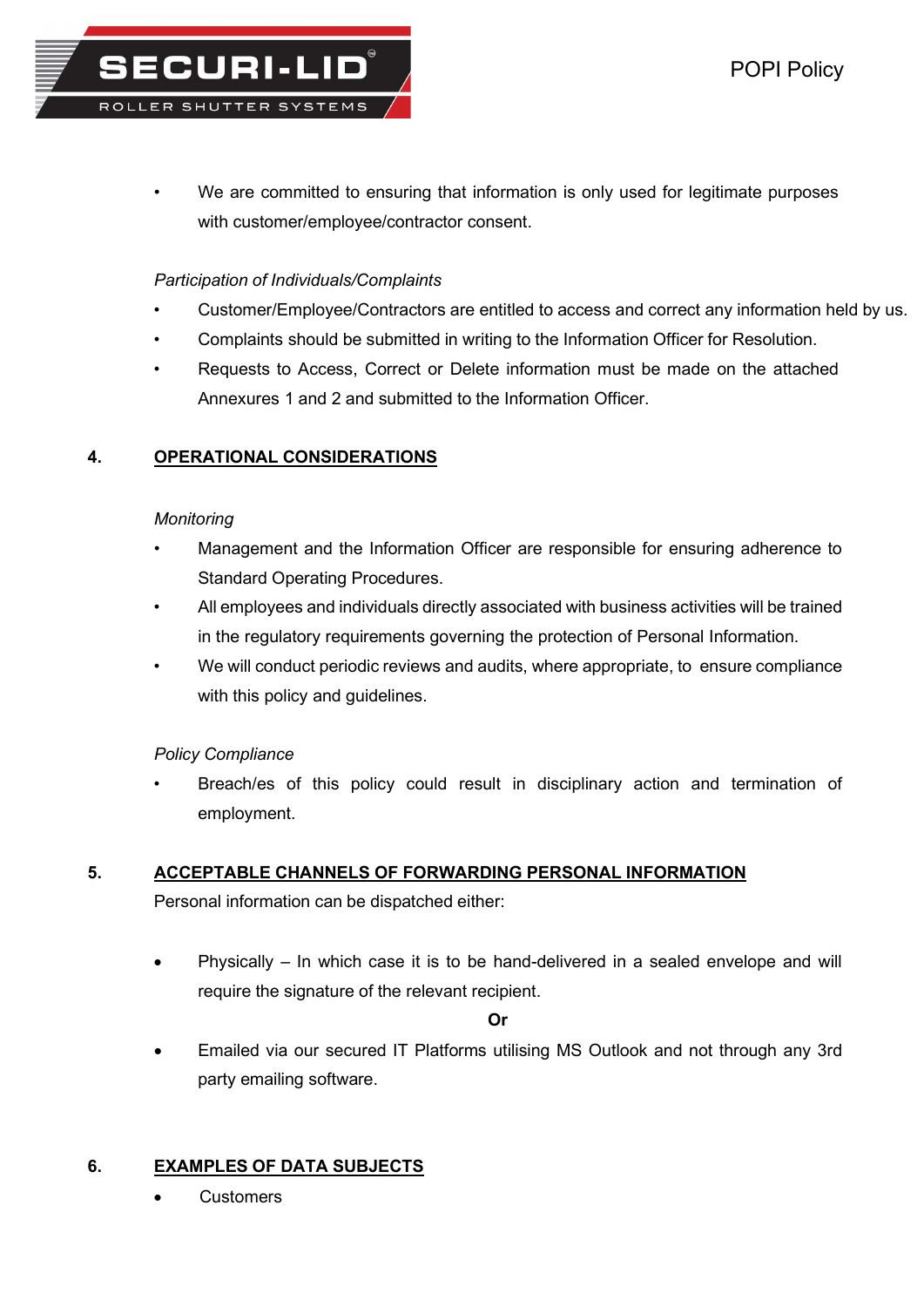**SECURI-LID®** ROLLER SHUTTER SYSTEMS

- Permanent Employees
- Temporary Employees
- **Contractors**
- **Suppliers**

# 7. EXAMPLES OF PERSONAL INFORMATION

Includes but not limited to:

- Identity or passport number
- Date of birth and age
- Phone numbers
- Email address
- Physical address
- Gender, race and ethnic origin
- **Disability**
- Biometric data
- Marital relationship status
- Criminal record
- Private correspondence
- Employment history and salary
- Financial information
- Educational information
- Physical and mental health information

### 8. DIRECT MARKETING

The following provisions will apply with regards to direct marketing campaigns:

- The Company identifies and formulates a database of people (mostly dealerships) within the industry with the view to market its organisation.
- Existing clients and/or dealerships we aim to market similar products and services.
- The Company undertakes to ensure opt-in and opt-out provisions are in place.
- New clients and/or dealerships we undertake to obtain consent before any marketing material is sent through.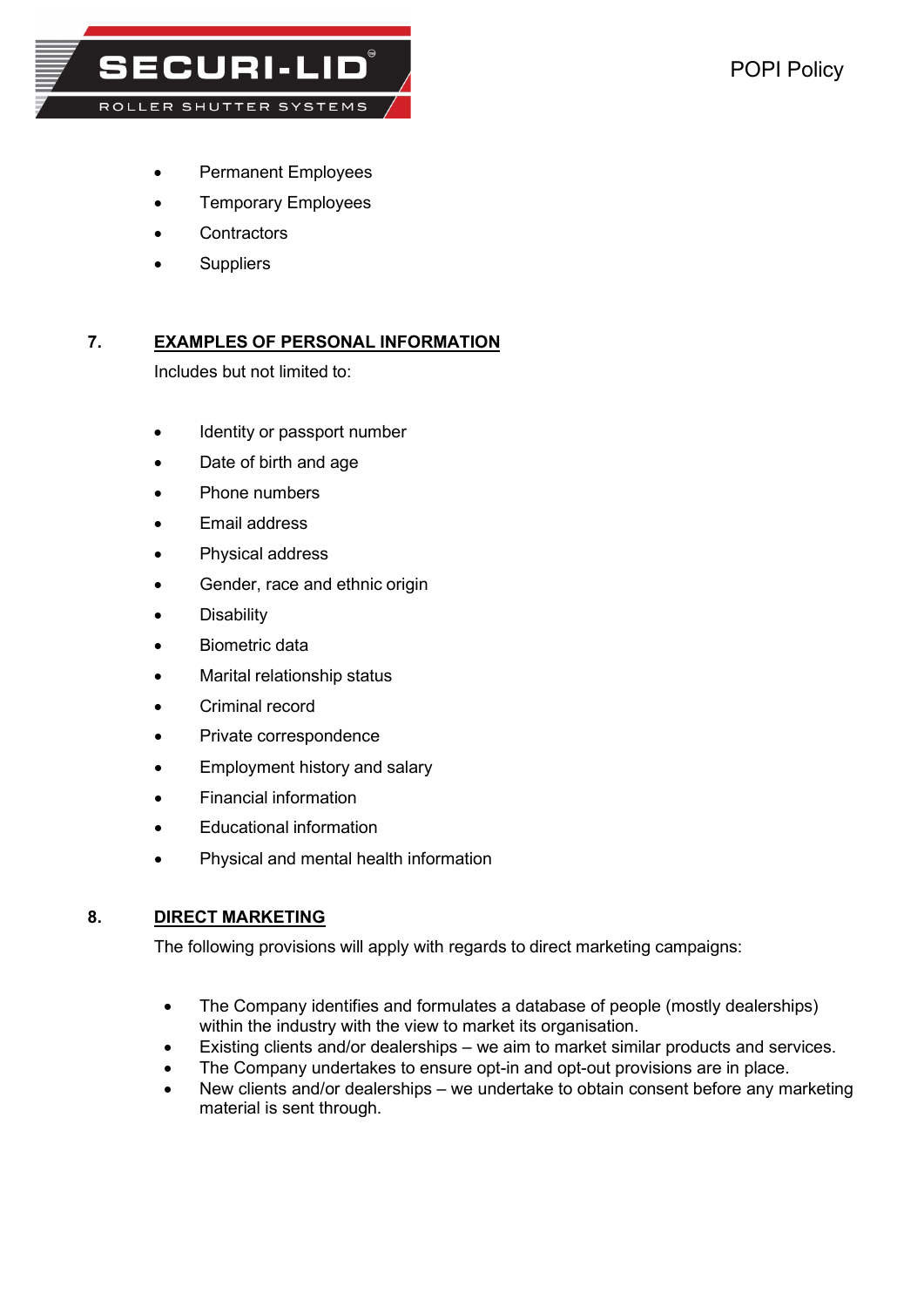

**SECURI-LID** 

# 9. STORAGE

- Confirmation letter received in this regard, by TenacIT, our ISP & Network provider.
- Personal information collected is to be stored digitally, on a cloud-based service which is secured by TenacIT as well as physically in lockable filing cabinets which only HR & Finance have access to.
- Printing of documentation containing personal information is only to be done when absolutely necessary.
- Physical documentation containing personal information is to be filed immediately in secured filing cabinets with restricted access.

# 10. DESTRUCTION OF PERSONAL INFORMATION

- Securi-Lid will destroy hard copies that are stored physically, by ensuring that they are shredded in accordance with the guide on the retention of documents.
- Electronic copies that are stored in a protected cloud-based service such as Sage 300, will be deleted in accordance with the guide on the Retention of Documents.
- This guide is available upon request and will be monitored and complied with by the Information Officer.

# 11. BREACH OF SOP

# Step 1

- Inform the Information Officer immediately.
- Secure personal information on the same day.

# Step<sub>2</sub>

Complete an internal investigation within 24 hours and compile a report.

# Step<sub>3</sub>

- Inform Information Regulator as soon as possible.
- Inform Data Subject and Client where applicable.

# Step 4

Take corrective action to strengthen protocols and prevent future breaches.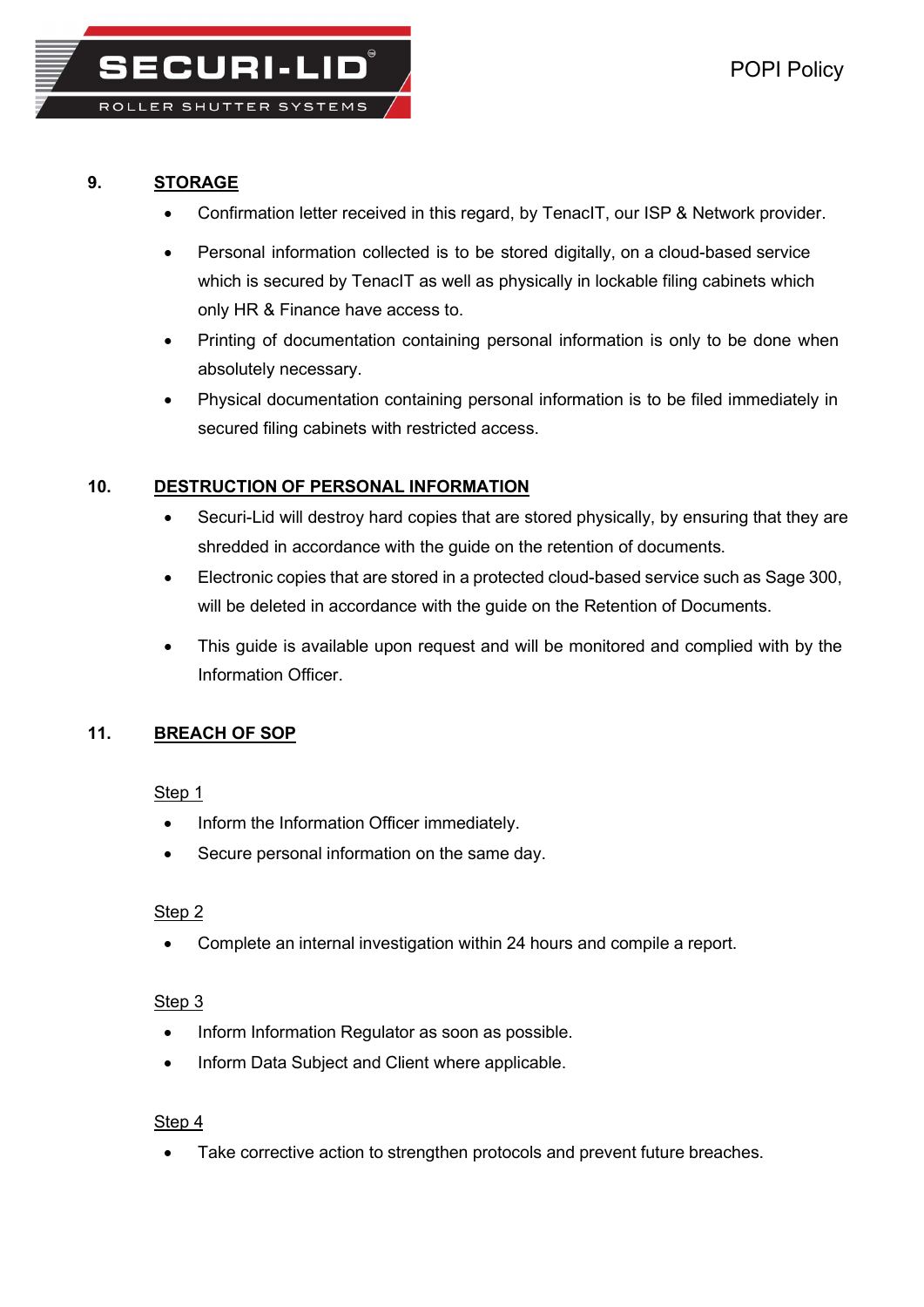

# ACKNOWLEDGEMENT

Please sign and return to the Director's Office

I hereby certify that I have read and understood Securi-Lid's POPIA Policy [Dated: 28 June 2021]

FULL NAME (PLEASE PRINT) SIGNATURE DATE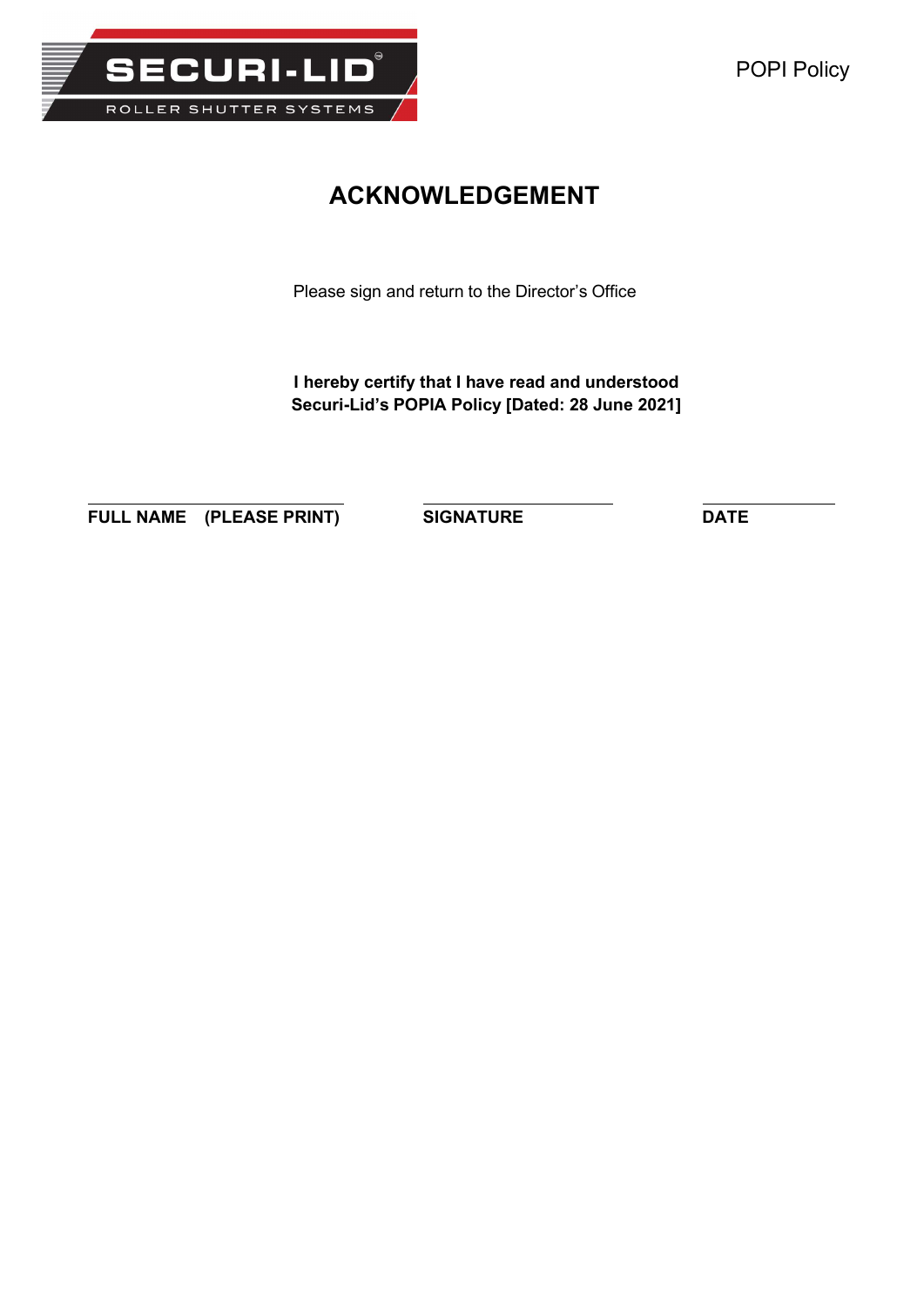

# ANNEXURE 1

# OBJECTION TO THE PROCESSING OF PERSONAL INFORMATION IN TERMS OF SECTION 11(3) OF THE PROTECTION OF PERSONAL INFORMATION ACT, 2013 (ACT NO. 4 OF 2013) REGULATIONS RELATING TO THE PROTECTION OF PERSONAL INFORMATION, 2018 [REGULATION 2]

NOTES:

- 1. Affidavits or other documentary evidence in support of the objection may be attached.
- 2. If the space provided for in this Form is inadequate, submit information as an Annexure to this Form and sign each page.
- 3. Complete as is applicable.

## DETAILS OF DATA SUBJECT

| Name(s) and surname of data subject      |  |
|------------------------------------------|--|
| Unique identifier / Identity Number      |  |
| Residential, postal, or business address |  |
| Contact number(s)                        |  |
| E-mail address                           |  |

| <b>DETAILS OF RESPONSIBLE PARTY</b>         |  |  |  |
|---------------------------------------------|--|--|--|
| Name / Registered name of responsible party |  |  |  |
| Residential, postal, or business address    |  |  |  |
| Contact number(s)                           |  |  |  |
| E-mail address                              |  |  |  |

| <b>REASONS FOR OBJECTION IN TERMS OF SECTION 11(1)(D) TO (F)</b> |  |  |
|------------------------------------------------------------------|--|--|
| Please provide detailed reasons for the objection below:         |  |  |
|                                                                  |  |  |
|                                                                  |  |  |
|                                                                  |  |  |

Signed at ……………………………. this ………. day of ………………………….. 20……….

……………………………..………………………….

Signature of data subject / designated person